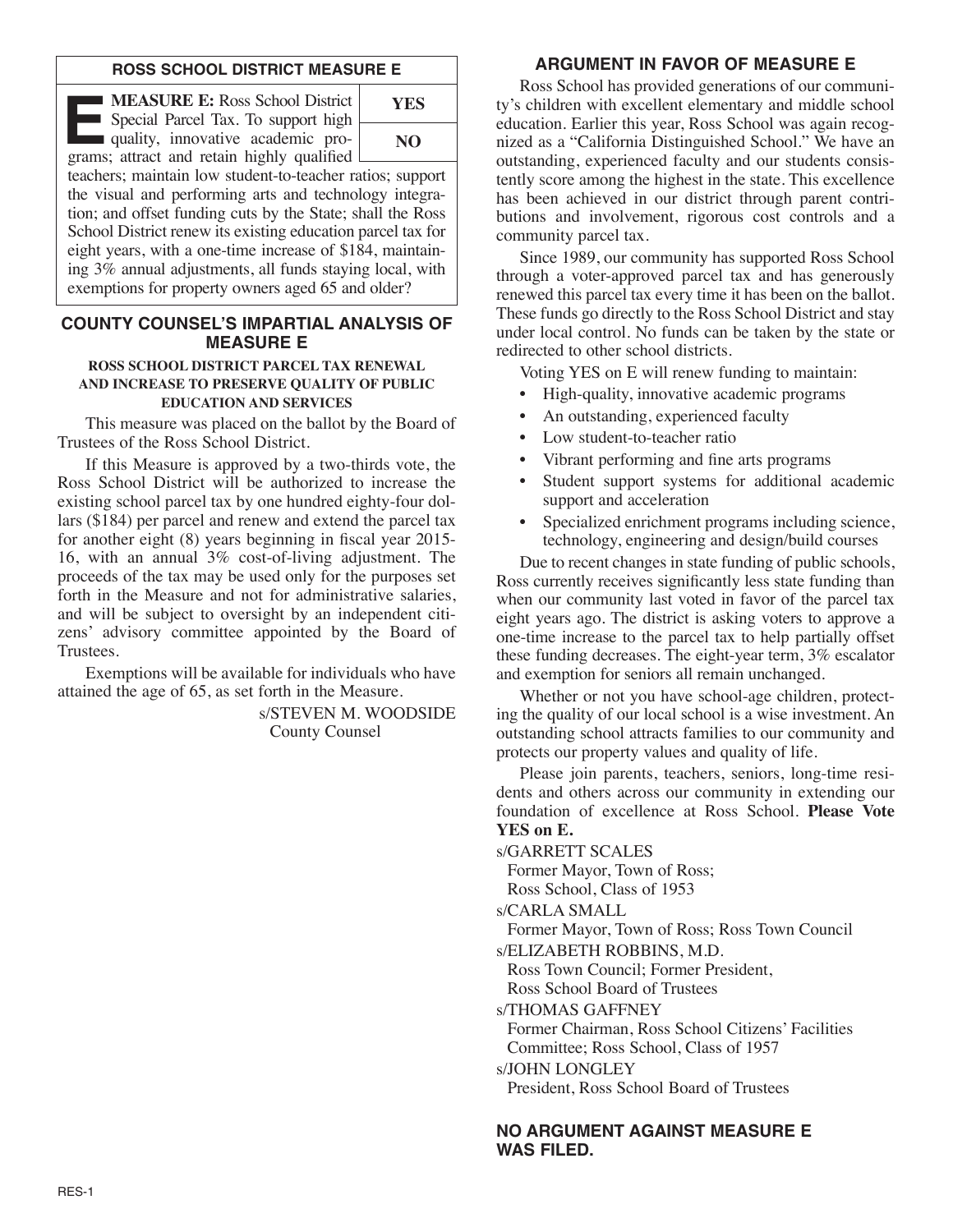# **FULL TEXT OF MEASURE E BOARD OF TRUSTEES ROSS ELEMENTARY SCHOOL DISTRICT MARIN COUNTY, STATE OF CALIFORNIA RESOLUTION NO. #18 - 13 RESOLUTION AND ORDER OF ELECTION FOR A SPECIAL PARCEL TAX ASSESSMENT**

RESOLVED, by the Board of Trustees (the "Board") of the Ross Elementary School District (the "District"), as follows:

WHEREAS, for many years the State Legislature has provided inadequate funding for educational programs at the District;

WHEREAS, the District has engaged in various efforts to generate funds for its educational programs, including lobbying the State Legislature, local fund-raising efforts and cost-cutting measures; and

WHEREAS, Section 4 of Article XIIIA of the California Constitution and section 50075 *et seq*., 53720 *et seq*., and 50079 of the California Government Code authorizes a school district, following notice and public hearing, to levy a special tax for specified purposes upon approval of two-thirds of the electorate voting on the measure ("Parcel Tax");

WHEREAS, for the past 25 years, starting in 1989 (through June 1994), in 1994 (through June 1999), in 1999 (through June 2007), and in 2007 (through 2014), the District has received Parcel Tax revenue to generate funds for the District's educational programs;

WHEREAS, the existing Parcel Tax currently provides approximately 10% of the District's annual revenue and allows it to maintain low student-to-teacher ratios and offer a variety of programs; and

WHEREAS, the Board believes that it is necessary to continue the Parcel Tax to provide educational opportunities for the District's students;

NOW, THEREFORE, it is hereby DECLARED and ORDERED, as follows:

*Section 1.* The Board hereby proposes to call an election on November 4, 2014, for a Parcel Tax for the specific purposes enumerated in Section 2 of this resolution.

*Section 2.* At said election the following measure shall be submitted to the voters of this District:

## "Measure E"

## (Special Parcel Tax for Ross School District)

"To support high quality, innovative academic programs; attract and retain highly qualified teachers; maintain low student-to-teacher ratios; support the visual and performing arts and technology integration; and offset funding cuts by the State; shall the Ross School District renew its existing education parcel tax for eight years, with a onetime increase of  $$184$ , maintaining  $3\%$  annual adjustments, all funds staying local, with exemptions for property owners aged 65 and older?"

This Parcel Tax shall be at the rate of \$955.11 in the first year, with a 3% cost-of-living adjustment to be applied annually per assessor's parcel for a period of eight (8) years (through June 30, 2023). An exemption from the assessment will be made available to each individual in the District who will reach age 65 prior to September 1 of the assessment year, who owns a beneficial interest in the parcel, who uses that parcel as his or her principal place of residence, and who applies to the District on or before September 1, 2015 or September 1 of any succeeding assessment year. Any one application from a qualified applicant will provide an exemption for the parcel for the remaining term of the assessment so long as such applicant continues to use the parcel as his or her principal residence.

*Section 3*. On July 1, 2015, and thereafter, the Parcel Tax shall be collected and administered by the Marin County Tax Collector at the same time as and along with the general ad valorem property taxes collected by said tax collector.

*Section 4*. If any section, sub-section, phrase or clause of this resolution is for any reason held to be invalid, such decision shall not affect the validity of the remaining portion of this resolution. This Board declares that it would have adopted this resolution and each section, sub-section, phrase or clause thereof irrespective of the fact that any one or more sections, sub-sections, phrases or clauses be declared invalid.

*Section 5.* This measure shall be submitted to the voters of the District at the general election to be held November 4, 2014, and shall take effect immediately upon its confirmation by two-thirds (2/3rds) of the votes.

*Section 6.* The text of the measure as displayed on each individual ballot shall be abbreviated and shall read as follows:

# ROSS SCHOOL DISTRICT SPECIAL PARCEL TAX

"To support high quality, innovative academic programs; attract and retain highly qualified teachers; maintain low student-to-teacher ratios; support the visual and performing arts and technology integration; and offset funding cuts by the State; shall the Ross School District renew its existing education parcel tax for eight years, with a one-time increase of \$184, maintaining 3% annual adjustments, all funds staying local, with exemptions for property owners aged 65 and older?"

YES NO

*Section 7.* The Marin County Superintendent of Schools is hereby requested to prepare and execute a Formal Notice of Parcel Tax Election and consolidation order in substantially the form attached hereto as Exhibit A (the "Formal Notice"), and to call the election by causing the Formal Notice to be posted in accordance with section 5362 of the California Education Code no later than August 6, 2014, or to otherwise cause the notice to be published as permitted by law. The Clerk of the Board, on behalf of and as may be requested by the Marin County Superintendent of Schools, is authorized to cause all